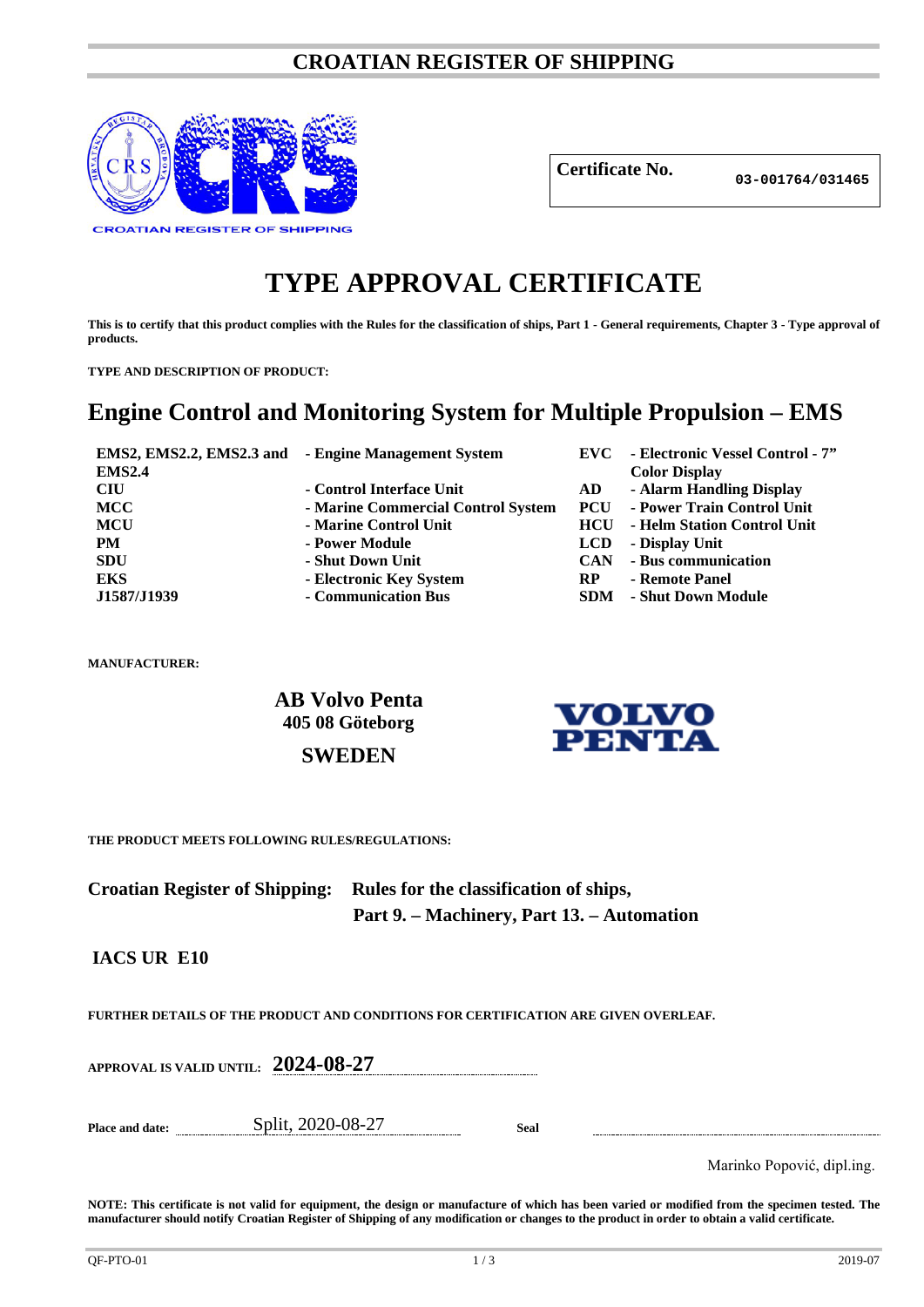

#### **DETAILED PRODUCT DESCRIPTION:**

The basic system architecture comprises an Engine Management System ( EMS 2, EMS 2.2, EMS 2.3 and EMS 2.4) which is engine mounted and used to manage all engine parameters such as engine speed and control of electronic fuel injectors; Power Module (PM for v.2 and v.2.2) for primary and secondary battery handling and supervision. This control and monitoring system is for all Volvo Penta marine engines with particular designations D8, D9, D11, D12, D13 & D16 and all future engine variants of the same range fitted on ACCU vessels either as main propulsion or auxiliary power plant.

A Marine Commercial Control (MCC) system consisting of Marine Control Unit (MCU) for control and monitoring of engine running status, relevant gauging and signal converting of analogue/binary inputs/outputs, and switches; Remote Panel (RP) for remote control and monitoring of MCU functions.

Engine shutdown is supervised by an independent solid state Shut Down Unit (SDU). Engine slowdown is supervised by the engine management system (EMS) for propulsion applications. (Slowdown not applicable for genset applications). A Shutdown Module (SDM) is introduced in all diesel engines that utilize EMS 2.3 and EMS 2.4, with the same functionality as SDU but entirely software controlled.

An Aftertreatment Control Module is added in the SCR. The ACM controls the urea injection systems and monitors the SCR parameters as well as managing alarms related to the SCR.

#### **APPLICATION / LIMITATIONS:**

System is applicable, but not limited on the following engine range – **D8/9/11/12/13/16**

#### **TYPE APPROVAL DOCUMENTATION:**

- *- AD – Functional Description 7" Display for Marine Commercial Applications, CPAC SYSTEMS AB*
- *- CPAC SYSTEMS AB – Engineering Statement regarding EVC 7"Display*
- *- The Electronic Key System 2, CPAC dated Nov. 2013*
- *- System Architectural Description (SAD) PEA2 + EMS2.3 systems – Industrial & Marine, document 183777 – 3*
- *- System Architectural Description (SAD) PEA2 + EMS2.3/2.4 systems – Industrial & Marine, document 183777 – 5.25*
- *- System Requirement Specification – Engine Shutdown System (SRS-SDM), document 201793 – 2.0*
- *- Software Requirement Specification – Engine Shutdown System (SDM.SWRS), document 199320 – 3*
- *- Type test program D8 MH/MG, document CL0903.2, and Type test checklist D8 MH/MG, document CL0932*

#### *Test reports:*

- *- Type Testing of EMS System and PM module, DnV Technical Report No. 2002-0707 Rev. 01*
- *- Type Testing of CIU and Display unit, DnV Technical Report No. 2003-3172 Rev. 01*
- *- Type Testing of EMS2 System and PM module, DnV Technical Report No. 2004-3217 Rev. 01*
- *- Type Testing of EVC-B System, DnV Technical Report No. 2004-3347 Rev. 02*
- *- EMC tests on complete D12 engine, SP Report F203181*
- *- EMC and Environmental Testing of EMS2.2 System, DnV Technical Report No. 2010-3223*
- *- EKS – Needle flame test according to IEC60695-11-5 (2004), SP test report No. PX17794-02, dated 2011-12-07*
- *- EKS – Salt mist test, SP test report No. PX17794-01, dated 2011-12-27*
- *- Two EKS – E10 Type approval tests, SP test report No. PX17794\_A, dated 2012-01-23*
- *- EKS – EMC test, SP test report No. FX110628, dated 2012-02-10*
- *- EKS – CPAC Summary of the E10 verification tests, dated 2014-03-03*
- *- EKS – Classification of degree of protection by enclosure, SP test report No. PX17794-03:A, dated 2012-03-07*
- *- Two + Four EKS – Environmental tests, SP test report No. PX17794\_B, dated 2012-03-12*
- *- EKS – Compass Safe Distance, SP test report No. FX205883, dated 2012-03-27*
- *- EKS – Environmental tests, SP test report No. PX17794\_C, dated 2012-03-30*
- *- Classification of degree of protection provided by enclosure (IPX7) – SP test report No. 4F014605, dated 2014-11-07*
- *- EKS – IPX7 test report, SP test report No. 4F022662, dated 2014-11-21*
- *- Classification of degree of protection provided by enclosure (IP6X) – SP test report No. 5F001278, dated 2015-02-18*
- *- SDU – EMC test report, SP test report No. 6P00968, dated 2016-01-27*
- *- EMC test of SDM Shutdown Module Safety System, SP test report No. 6P06962-E1, dated 2016-10-17*
- *- EMC test of EMS Engine Management System D13imo3 with EATS, SP test report No. 6P09335-E1, dated 2017-01-17*
- *- Environmental testing of marine engine control boxes ACM and ECU, SP test report No. 6P09878, dated 2017-01-26*
- *- Salt mist test of EMS2.4, RISE test report No. 8P09239-02-rev1, dated 2019-02-25*
- *- Environmental durability testing of EMS2.4, RISE test report No. 8P09239, dated 2019-03-04*
- *- EMC testing of EATSD8, RISE test report No. 9P09697-E1D08 RevB, dated 2019-09-19*
- *- EMC testing of EATSD13, RISE test report No. 9P09697-E1D13 RevB, dated 2019-09-19*